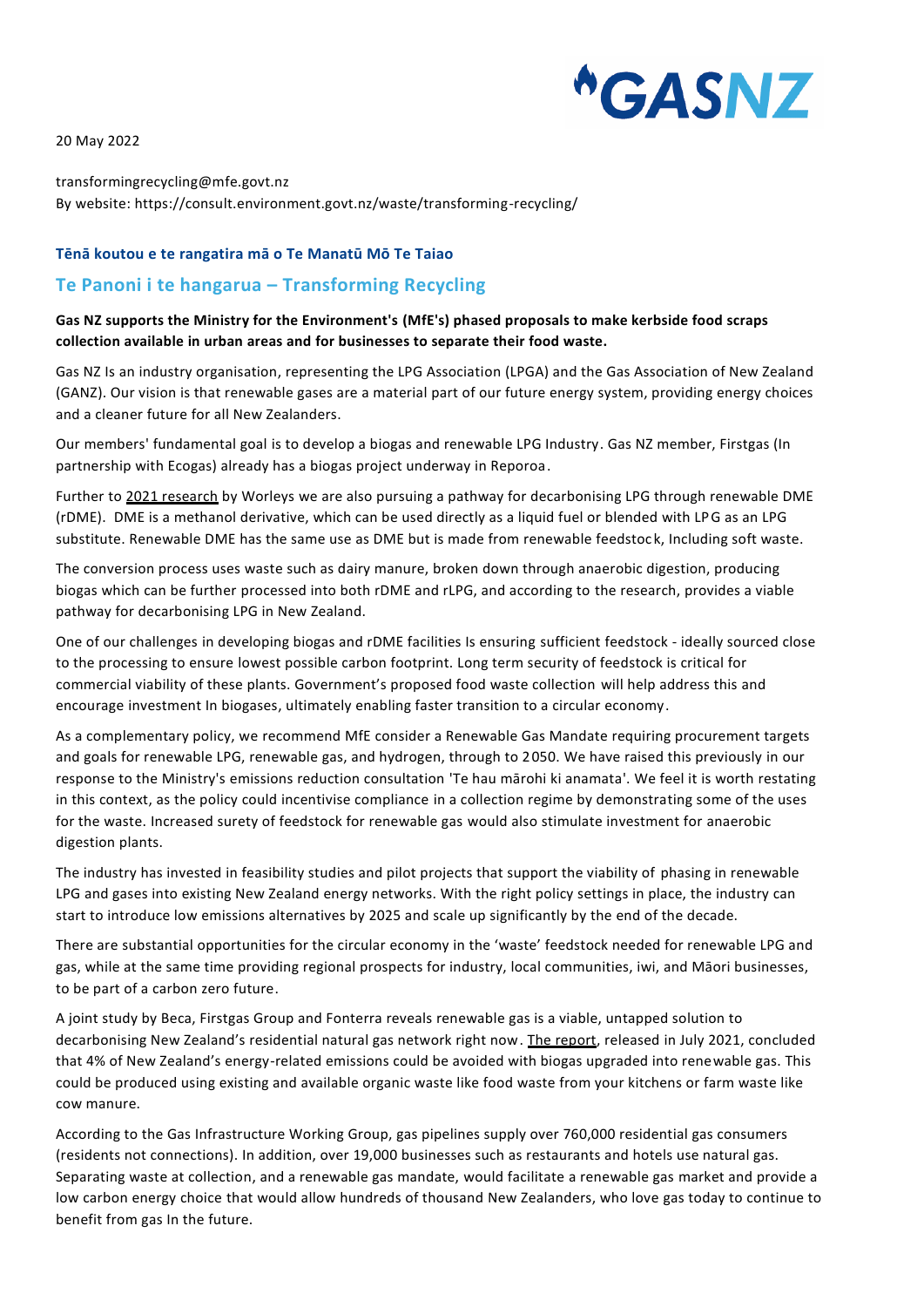Our comments to the consultation questions are provided in **Attachment 1**.

Our submission is supported by the Bioenergy Association. We would welcome the opportunity to meet with MFE to discuss our submission in more detail, should officials consider it helpful.

Ngā mihi maioha

 $l\not\!\!L$ 

Janet Carson Chief Executive Gas NZ (representing the LPG and Gas Associations of New Zealand)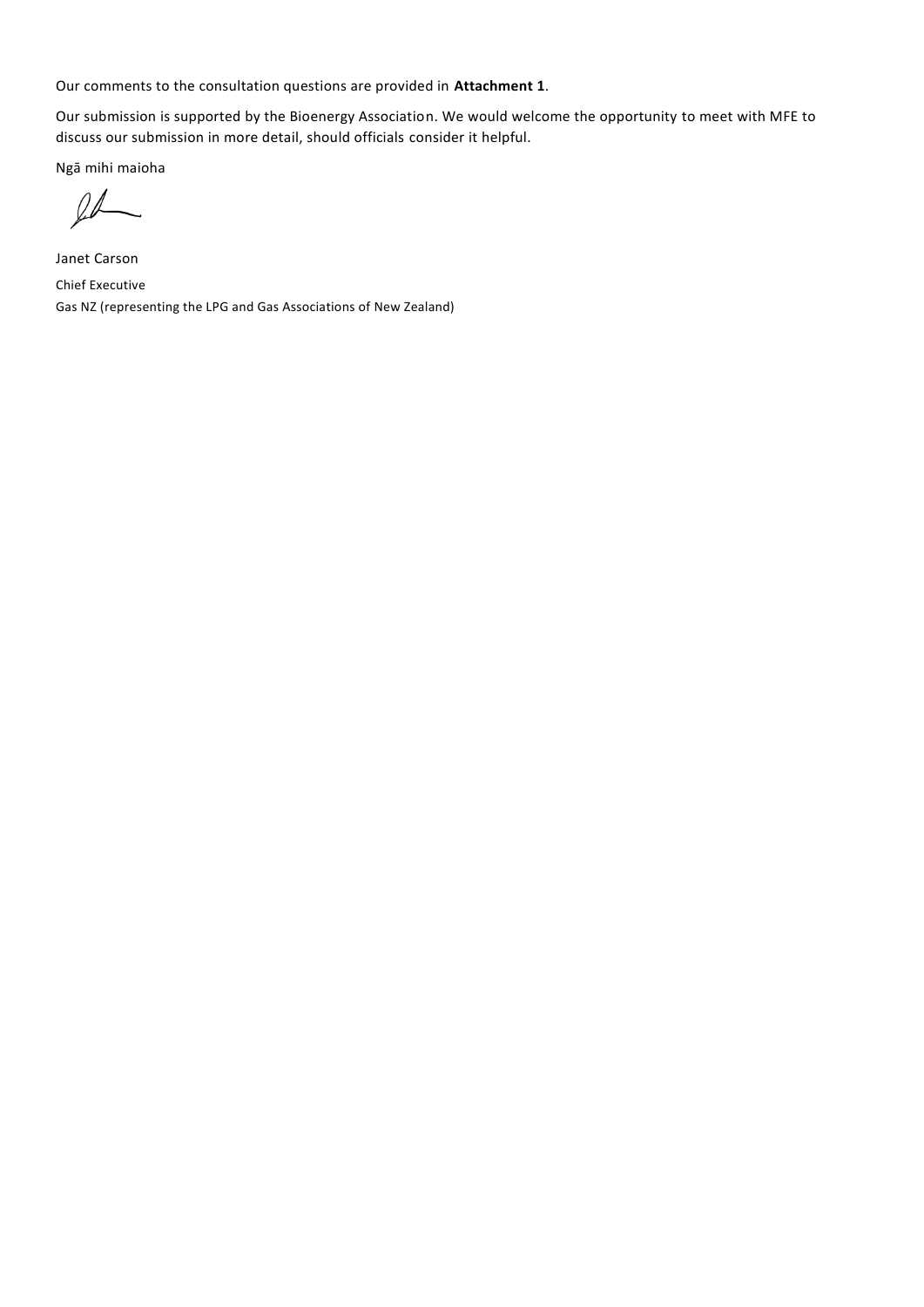# **ANSWERS TO SPECIFIC QUESTIONS**

#### **Proposal 2: All urban populations should have kerbside food scraps collection**

*Q41: Do you agree that food and garden waste should be diverted from landfills?*

We agree. Lack of consistent and reliable supply of feedstock is a barrier to anaerobic facilities being built and accordingly to biogas being produced at scale.

*Q42: Do you agree that all councils should offer a weekly kerbside food scraps collection to divert as many food scraps as possible from landfills?* 

Yes.

*Q43: Do you agree that these collections should be mandatory in urban areas (defined as towns with a population of 1000 plus) and in any smaller settlements where there are existing kerbside collections?*

We agree. The existence of kerbside recycling collections in towns with less than 1000 people appears to be a less important factor than proximity to a larger urban area. Proximity to a larger urban area is a better indicator that an anaerobic digestion facility (or other waste-processing facility) will have sufficient scale to be worthwhile.

*Q44 Do you think councils should play a role in increasing the diversion of household garden waste from landfills? If so, what are the most effective ways for councils to divert garden waste?*

Yes. Councils should promote home composting and make it affordable for people to drop-off green waste at transfer stations and/or encouraging a user pays green waste bin.

### *Q45: We propose a phased approach to the rollout of kerbside food scraps collections. The timeframes will depend on whether new processing facilities are needed. Do you agree with a phased approach?*

We agree. Anaerobic facilities are capital-intensive so have been designed for high utilisation (little spare capacity). Therefore, new or expanded facilities will almost always be required. Ambitious yet sensible phasing is critical to success. Secure sources of feedstocks for such facilities underpins their business cases, so clear timeframes to coordinate collection and investment decisions will be of critical importance.

Q46: Do you agree that councils with access to suitable existing infrastructure should have until 2025 to deliver food scraps collections?

Yes.

Q47: Do you agree that councils without existing infrastructure should have until 2030 to deliver food scraps collections? This is easily achievable, though the same coordination challenges described in questions 45 apply. A waste separation policy would provide an incentive to have appropriate infrastructure available as quick as possible.

Q48: Are there any facilities, in addition to those listed below, that have current capacity and resource consent to take household food scraps?

None that we are aware of.

# **Proposal 3: Reporting on household kerbside collections offered by the private sector**

Q52 Do you agree that it is important to understand how well kerbside collections are working?

Yes. Data Is vital for planning and future design and actions.

Q53 Do you agree with the proposal that the private sector should also report on their household kerbside collections so that the overall performance of kerbside services in the region can be understood?

Yes. We need a full understanding of waste sources, its composition and quantities.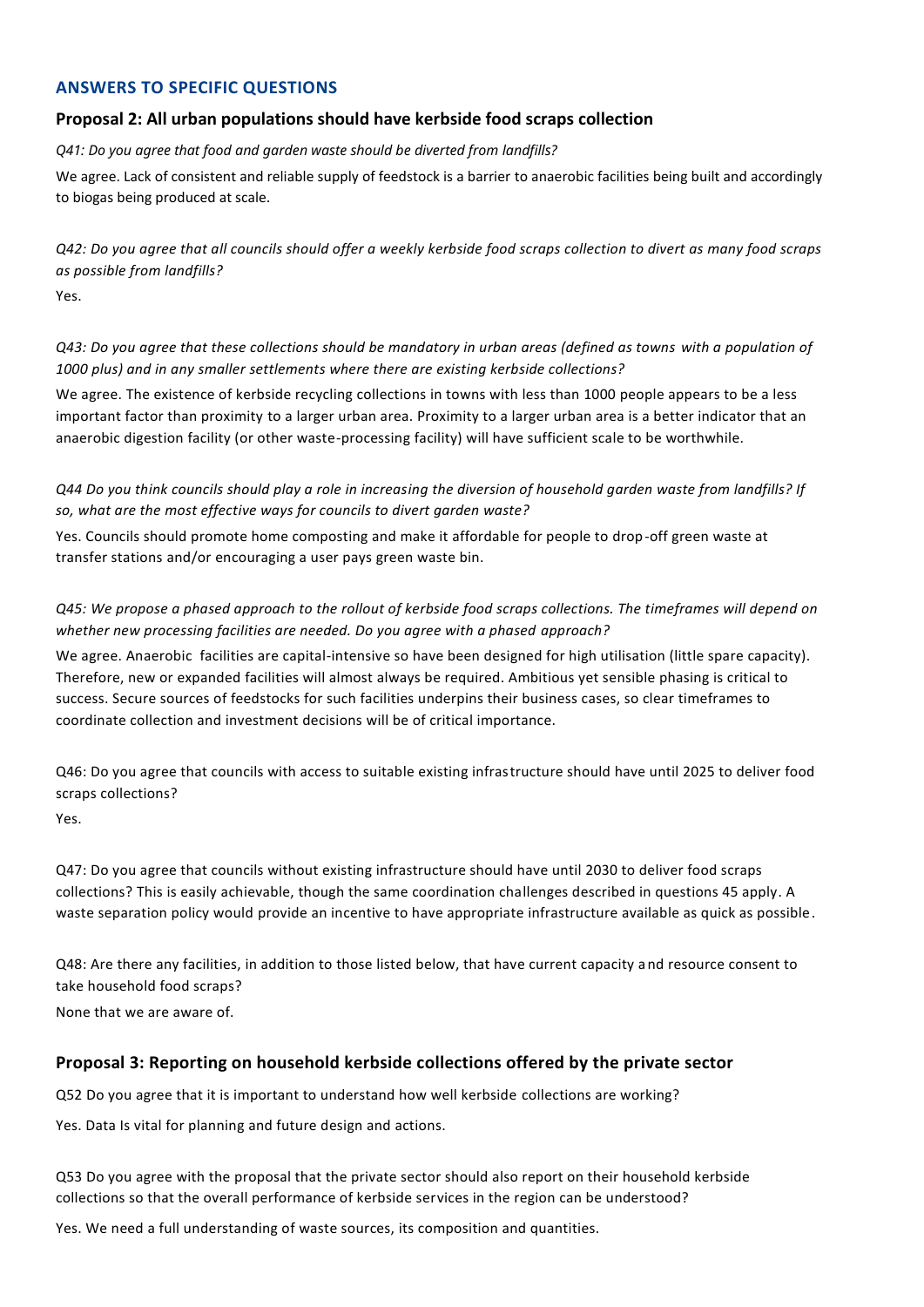Q54 Do you agree that the information should be published online for transparency?

Yes. All participants in the waste recycling sector need to have good reliable information to access feedstock for renewable gas.

# **Proposal 4: Setting targets/ performance standards for councils**

Q56. Should kerbside recycling services have to achieve a minimum performance standard (eg, collect at least a specified percentage of recyclable materials in the household waste stream)?

Targets should be set which are progressively increased over a considered timeframe.

Q58 We propose that territorial authorities have until 2030 to achieve the minimum performance standard, at which time the rate will be reviewed. Do you agree?

Yes. The recycling technologies such as composting, anaerobic digestion or supply as an animal feed are already available but lacking the incentive which these proposed policies would provide.

### **Proposal 6: All urban populations should have access to kerbside dry recycling**

Q64 Should all councils offer household kerbside recycling services?

Yes. Councils should be the responsible agencies although they may contract out to others to undertake specific activities

Q66 Do you agree that councils without any council-funded kerbside recycling collections should implement these collections within two years of their next Waste Management and Minimisation Plan?

Yes. Support should be available to councils to assist them achieve the desired targets within the timeline.

Q68: Should commercial businesses be expected to divert food waste from landfills as part of reducing their emissions?

We agree. It needs to be factored into a cost running a business, just as waste collection is currently.

Q69: Should all commercial businesses be diverting food waste from landfills by 2030? Yes.

Q70: Should separation be phased in, depending on access to suitable processing facilities eg composting or anaerobic digestion)?

Yes, phasing is important to take account of availability of services and so as not to undermine the objective of the programme. It would be counter- productive to require separation only for the waste to be mixed again further down the chain.

Q71: Should businesses that produce food have a shorter lead-in time than businesses that do not?

No. Any phase in should be related to the availability, or of recycling facilities, including composting, anaerobic digestion and supply as an animal feed.

Q72: Should any businesses be exempt? If so, which ones?

All businesses should be required to participate.

Q73: What support should be provided to help businesses reduce their food waste?

Any change should be accompanied by a communications campaign to ensure that all New Zealanders are aware of